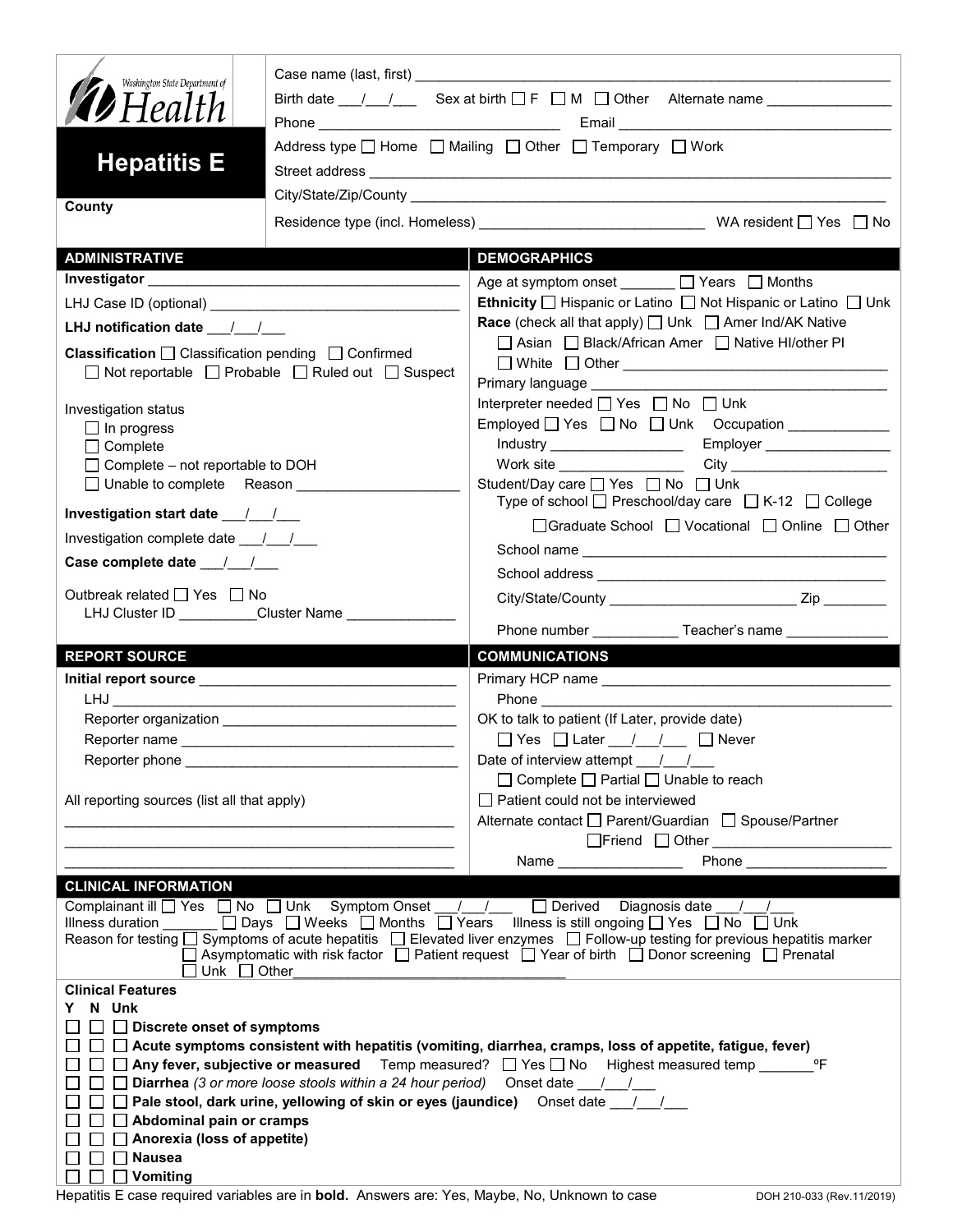| Case Name                                                                                                                                                                                                                                                                                                                                                                                         | LHJ Case ID _______________                                                                                                                                                                                                                                       |                 |  |  |  |  |
|---------------------------------------------------------------------------------------------------------------------------------------------------------------------------------------------------------------------------------------------------------------------------------------------------------------------------------------------------------------------------------------------------|-------------------------------------------------------------------------------------------------------------------------------------------------------------------------------------------------------------------------------------------------------------------|-----------------|--|--|--|--|
| <b>Predisposing Conditions</b>                                                                                                                                                                                                                                                                                                                                                                    |                                                                                                                                                                                                                                                                   |                 |  |  |  |  |
| Y N Unk                                                                                                                                                                                                                                                                                                                                                                                           |                                                                                                                                                                                                                                                                   |                 |  |  |  |  |
| $\Box$ History of hepatitis A<br>$\Box$                                                                                                                                                                                                                                                                                                                                                           |                                                                                                                                                                                                                                                                   |                 |  |  |  |  |
| $\Box$ History of hepatitis B                                                                                                                                                                                                                                                                                                                                                                     |                                                                                                                                                                                                                                                                   |                 |  |  |  |  |
| $\Box$ History of hepatitis C                                                                                                                                                                                                                                                                                                                                                                     |                                                                                                                                                                                                                                                                   |                 |  |  |  |  |
| □ History of hepatitis D                                                                                                                                                                                                                                                                                                                                                                          |                                                                                                                                                                                                                                                                   |                 |  |  |  |  |
|                                                                                                                                                                                                                                                                                                                                                                                                   | $\Box$ Documented immunity to hepatitis A (due to either vaccination or previous infection)<br>Number of doses                                                                                                                                                    |                 |  |  |  |  |
| $\Box$ Documented immunity to hepatitis B (due to either vaccination or previous infection)                                                                                                                                                                                                                                                                                                       |                                                                                                                                                                                                                                                                   | Number of doses |  |  |  |  |
| Pregnancy                                                                                                                                                                                                                                                                                                                                                                                         |                                                                                                                                                                                                                                                                   |                 |  |  |  |  |
| Pregnancy status at time of symptom onset<br>□ Pregnant (Estimated) delivery date / / / Weeks pregnant at any symptom onset ______                                                                                                                                                                                                                                                                |                                                                                                                                                                                                                                                                   |                 |  |  |  |  |
|                                                                                                                                                                                                                                                                                                                                                                                                   |                                                                                                                                                                                                                                                                   |                 |  |  |  |  |
| OB name, phone, address $\frac{1}{\sqrt{1-\frac{1}{1-\frac{1}{1-\frac{1}{1-\frac{1}{1-\frac{1}{1-\frac{1}{1-\frac{1}{1-\frac{1}{1-\frac{1}{1-\frac{1}{1-\frac{1}{1-\frac{1}{1-\frac{1}{1-\frac{1}{1-\frac{1}{1-\frac{1}{1-\frac{1}{1-\frac{1}{1-\frac{1}{1-\frac{1}{1-\frac{1}{1-\frac{1}{1-\frac{1}{1-\frac{1}{1-\frac{1}{1-\frac{1}{1-\frac{1}{1-\frac{1}{1-\frac{1}{1-\frac{1}{1-\frac{1}{1-\$ |                                                                                                                                                                                                                                                                   |                 |  |  |  |  |
|                                                                                                                                                                                                                                                                                                                                                                                                   |                                                                                                                                                                                                                                                                   |                 |  |  |  |  |
|                                                                                                                                                                                                                                                                                                                                                                                                   |                                                                                                                                                                                                                                                                   |                 |  |  |  |  |
| <b>Clinical Testing</b>                                                                                                                                                                                                                                                                                                                                                                           |                                                                                                                                                                                                                                                                   |                 |  |  |  |  |
| Y N Unk<br>$\Box$ $\Box$ Aminotransferase level > 2.5 time upper limit of normal Specify $\Box$                                                                                                                                                                                                                                                                                                   |                                                                                                                                                                                                                                                                   |                 |  |  |  |  |
| Hospitalization                                                                                                                                                                                                                                                                                                                                                                                   |                                                                                                                                                                                                                                                                   |                 |  |  |  |  |
| Y N Unk                                                                                                                                                                                                                                                                                                                                                                                           |                                                                                                                                                                                                                                                                   |                 |  |  |  |  |
| □ □ Hospitalized at least overnight for this illness Facility name ________________________________                                                                                                                                                                                                                                                                                               |                                                                                                                                                                                                                                                                   |                 |  |  |  |  |
| Hospital admission date __/__/___ Discharge __/__/___ HRN ______________________                                                                                                                                                                                                                                                                                                                  |                                                                                                                                                                                                                                                                   |                 |  |  |  |  |
| Disposition another acute care hospital Facility name ___________________________                                                                                                                                                                                                                                                                                                                 |                                                                                                                                                                                                                                                                   |                 |  |  |  |  |
| $\Box$ Died in hospital                                                                                                                                                                                                                                                                                                                                                                           |                                                                                                                                                                                                                                                                   |                 |  |  |  |  |
|                                                                                                                                                                                                                                                                                                                                                                                                   | □ Long term acute care facility Facility name __________________________________                                                                                                                                                                                  |                 |  |  |  |  |
|                                                                                                                                                                                                                                                                                                                                                                                                   | $\Box$ Non-healthcare (home) $\Box$ Unk $\Box$ Other $\Box$ Define $\Box$ Define $\Box$ Define $\Box$ Define $\Box$ Define $\Box$ Define $\Box$ Define $\Box$ Define $\Box$ Define $\Box$ Define $\Box$ Define $\Box$ Define $\Box$ Define $\Box$ Define $\Box$ D |                 |  |  |  |  |
| N Unk<br>Y.                                                                                                                                                                                                                                                                                                                                                                                       |                                                                                                                                                                                                                                                                   |                 |  |  |  |  |
| □ Died of this illness Death date <u>/ / /</u>                                                                                                                                                                                                                                                                                                                                                    | Please fill in the death date information on the Person Screen                                                                                                                                                                                                    |                 |  |  |  |  |
| $\Box$<br>Autopsy performed                                                                                                                                                                                                                                                                                                                                                                       |                                                                                                                                                                                                                                                                   |                 |  |  |  |  |
| П<br>$\Box$<br>$\Box$<br>Death certificate lists disease as a cause of death or a significant contributing condition                                                                                                                                                                                                                                                                              |                                                                                                                                                                                                                                                                   |                 |  |  |  |  |
|                                                                                                                                                                                                                                                                                                                                                                                                   |                                                                                                                                                                                                                                                                   |                 |  |  |  |  |
| Location of death $\Box$ Outside of hospital (e.g., home or in transit to the hospital) $\Box$ Emergency department (ED)                                                                                                                                                                                                                                                                          |                                                                                                                                                                                                                                                                   |                 |  |  |  |  |
| $\Box$ Inpatient ward $\Box$ ICU $\Box$ Other                                                                                                                                                                                                                                                                                                                                                     |                                                                                                                                                                                                                                                                   |                 |  |  |  |  |
| RISK AND RESPONSE (Ask about exposures 2-9 weeks before symptom onset)                                                                                                                                                                                                                                                                                                                            |                                                                                                                                                                                                                                                                   |                 |  |  |  |  |
| <b>Travel</b>                                                                                                                                                                                                                                                                                                                                                                                     |                                                                                                                                                                                                                                                                   |                 |  |  |  |  |
| Setting 1<br>Travel out of:                                                                                                                                                                                                                                                                                                                                                                       | Setting 2                                                                                                                                                                                                                                                         | Setting 3       |  |  |  |  |
| County/City ____________________                                                                                                                                                                                                                                                                                                                                                                  | $\Box$ County/City __________________                                                                                                                                                                                                                             | $\Box$          |  |  |  |  |
| Country                                                                                                                                                                                                                                                                                                                                                                                           | □ State ____________________<br>Country                                                                                                                                                                                                                           | Country         |  |  |  |  |
| Other                                                                                                                                                                                                                                                                                                                                                                                             | Other                                                                                                                                                                                                                                                             | Other           |  |  |  |  |
| Destination name                                                                                                                                                                                                                                                                                                                                                                                  |                                                                                                                                                                                                                                                                   |                 |  |  |  |  |
| Start and end dates<br>to                                                                                                                                                                                                                                                                                                                                                                         | to                                                                                                                                                                                                                                                                | to              |  |  |  |  |
| <b>Risk and Exposure Information</b>                                                                                                                                                                                                                                                                                                                                                              |                                                                                                                                                                                                                                                                   |                 |  |  |  |  |
| N Unk<br>Y.                                                                                                                                                                                                                                                                                                                                                                                       |                                                                                                                                                                                                                                                                   |                 |  |  |  |  |
| □ Is case a recent foreign arrival (e.g. immigrant, refugee, adoptee, visitor) Country ________________________                                                                                                                                                                                                                                                                                   |                                                                                                                                                                                                                                                                   |                 |  |  |  |  |
| □ Household member traveled or lived outside the US or Canada Country _____________________________                                                                                                                                                                                                                                                                                               |                                                                                                                                                                                                                                                                   |                 |  |  |  |  |
| Does the case know anyone else with similar symptoms or illness                                                                                                                                                                                                                                                                                                                                   |                                                                                                                                                                                                                                                                   |                 |  |  |  |  |
| Onset date, shared meals, relationship, etc.                                                                                                                                                                                                                                                                                                                                                      |                                                                                                                                                                                                                                                                   |                 |  |  |  |  |
| □ Household or sexual contact from endemic country                                                                                                                                                                                                                                                                                                                                                | $Country$ $\qquad$                                                                                                                                                                                                                                                |                 |  |  |  |  |
| $\Box$ Any potential blood exposures (medical/dental procedures, transfusion, needle stick)                                                                                                                                                                                                                                                                                                       |                                                                                                                                                                                                                                                                   |                 |  |  |  |  |
| Facility notified                                                                                                                                                                                                                                                                                                                                                                                 |                                                                                                                                                                                                                                                                   |                 |  |  |  |  |
| □ Blood transfusion or blood products (e.g. IG, factor concentrates) recipient Date(s) _/ _/                                                                                                                                                                                                                                                                                                      |                                                                                                                                                                                                                                                                   |                 |  |  |  |  |
| $\Box$ Birth mother – history of viral hepatitis (if infant)                                                                                                                                                                                                                                                                                                                                      |                                                                                                                                                                                                                                                                   |                 |  |  |  |  |
| □ Congregate living                                                                                                                                                                                                                                                                                                                                                                               |                                                                                                                                                                                                                                                                   |                 |  |  |  |  |
| $\Box$ Barracks $\Box$ Corrections $\Box$ Long term care $\Box$ Dormitory $\Box$ Boarding school $\Box$ Camp $\Box$ Shelter                                                                                                                                                                                                                                                                       |                                                                                                                                                                                                                                                                   |                 |  |  |  |  |
| $\Box$ Other                                                                                                                                                                                                                                                                                                                                                                                      |                                                                                                                                                                                                                                                                   |                 |  |  |  |  |
| $\Box$ Exposure to pigs/pork<br><u> 2000 - 2000 - 2000 - 2000 - 2000 - 2000 - 2000 - 2000 - 2000 - 2000 - 2000 - 2000 - 2000 - 2000 - 2000 - 200</u>                                                                                                                                                                                                                                              |                                                                                                                                                                                                                                                                   |                 |  |  |  |  |
|                                                                                                                                                                                                                                                                                                                                                                                                   |                                                                                                                                                                                                                                                                   |                 |  |  |  |  |
|                                                                                                                                                                                                                                                                                                                                                                                                   |                                                                                                                                                                                                                                                                   |                 |  |  |  |  |
|                                                                                                                                                                                                                                                                                                                                                                                                   |                                                                                                                                                                                                                                                                   |                 |  |  |  |  |

<u> 1980 - Johann Barbara, martxa a</u>

the control of the control of the control of the control of the control of the control of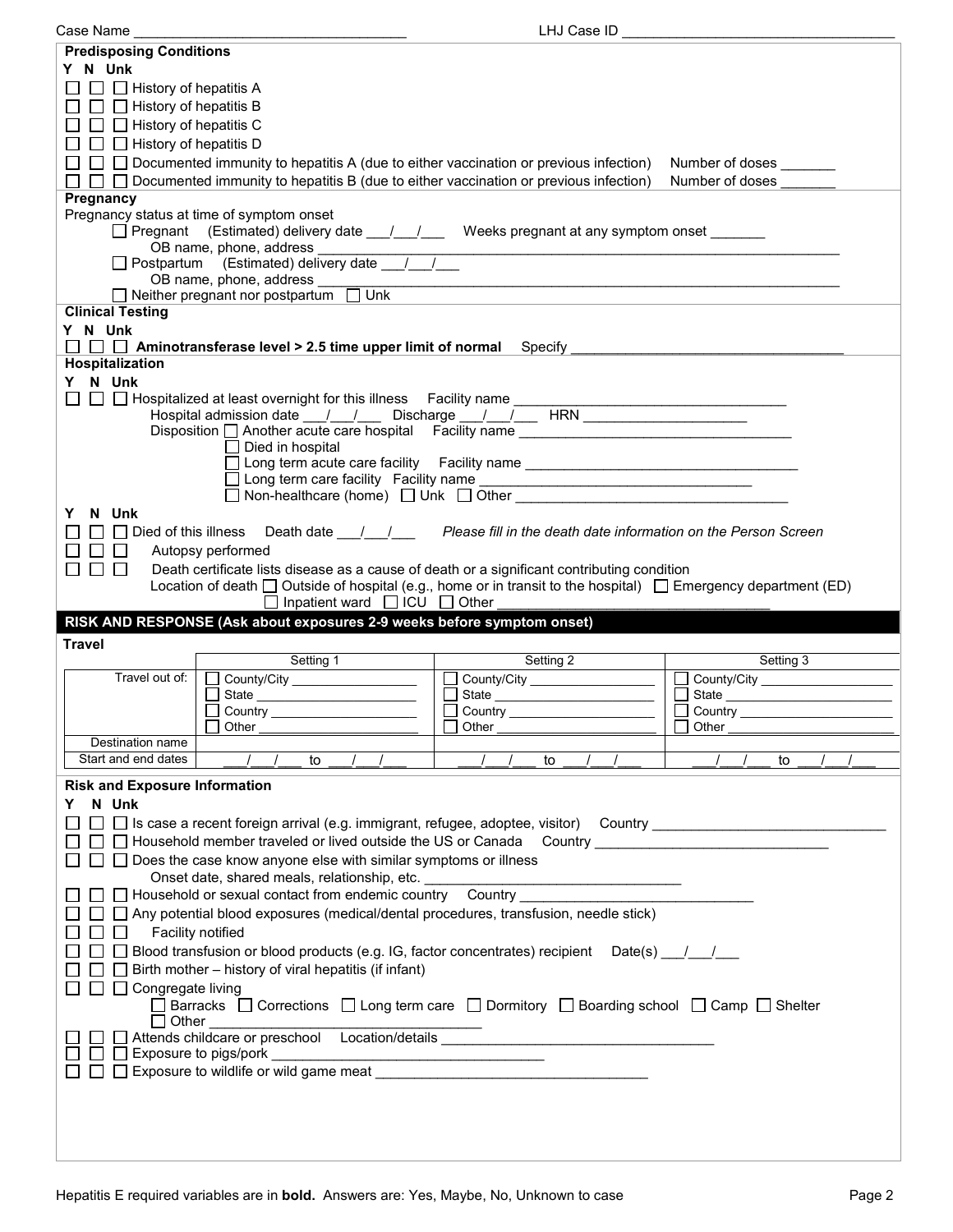| Case Name                                                                |                                                                                                                                                                                                                                                                                                                                                                                                                                                                                                                                                                                               |                                                   |                                                                     | LHJ Case ID                                                                                                                                                                                                                                                                                                                                             |          |  |
|--------------------------------------------------------------------------|-----------------------------------------------------------------------------------------------------------------------------------------------------------------------------------------------------------------------------------------------------------------------------------------------------------------------------------------------------------------------------------------------------------------------------------------------------------------------------------------------------------------------------------------------------------------------------------------------|---------------------------------------------------|---------------------------------------------------------------------|---------------------------------------------------------------------------------------------------------------------------------------------------------------------------------------------------------------------------------------------------------------------------------------------------------------------------------------------------------|----------|--|
|                                                                          | Food Exposure - Food exposure timeframe: 2 - 9 weeks prior to onset of illness. Only ask about detailed food exposures if<br>there has been no travel exposure outside the US and Canada and no other identified risk exposure in the 2-9 weeks prior to                                                                                                                                                                                                                                                                                                                                      |                                                   |                                                                     |                                                                                                                                                                                                                                                                                                                                                         |          |  |
| the onset of illness                                                     |                                                                                                                                                                                                                                                                                                                                                                                                                                                                                                                                                                                               |                                                   |                                                                     |                                                                                                                                                                                                                                                                                                                                                         |          |  |
|                                                                          | Sources of food IN home - During exposure timeframe did you (your child) eat foods from:                                                                                                                                                                                                                                                                                                                                                                                                                                                                                                      |                                                   |                                                                     |                                                                                                                                                                                                                                                                                                                                                         |          |  |
|                                                                          | $\Box$ (1) Grocery stores or supermarkets                                                                                                                                                                                                                                                                                                                                                                                                                                                                                                                                                     |                                                   |                                                                     | □ (7) Small markets/mini markets (convenience stores,                                                                                                                                                                                                                                                                                                   |          |  |
|                                                                          | $\Box$ (2) Home delivery grocery services (CSA, grocery                                                                                                                                                                                                                                                                                                                                                                                                                                                                                                                                       |                                                   |                                                                     | gas stations, etc)                                                                                                                                                                                                                                                                                                                                      |          |  |
|                                                                          | delivery, Amazon Fresh, Peapod, etc)                                                                                                                                                                                                                                                                                                                                                                                                                                                                                                                                                          |                                                   |                                                                     | $\Box$ (8) Health food stores or co-ops                                                                                                                                                                                                                                                                                                                 |          |  |
|                                                                          | $\Box$ (3) Fish or meat specialty shops (butcher shop, etc)                                                                                                                                                                                                                                                                                                                                                                                                                                                                                                                                   |                                                   |                                                                     | $\Box$ (9) Ethnic specialty markets (Mexican, Asian, Indian)                                                                                                                                                                                                                                                                                            |          |  |
|                                                                          |                                                                                                                                                                                                                                                                                                                                                                                                                                                                                                                                                                                               |                                                   |                                                                     | $\Box$ (10) Farmers markets, roadside stands, open-air                                                                                                                                                                                                                                                                                                  |          |  |
|                                                                          |                                                                                                                                                                                                                                                                                                                                                                                                                                                                                                                                                                                               | □ (4) Warehouse stores (Costco, Sam's Club, etc.) |                                                                     | markets, food purchased directly from a farm                                                                                                                                                                                                                                                                                                            |          |  |
|                                                                          | $\Box$ (5) Meal delivery services (Blue Apron, Meals on Wheels,                                                                                                                                                                                                                                                                                                                                                                                                                                                                                                                               |                                                   |                                                                     |                                                                                                                                                                                                                                                                                                                                                         |          |  |
|                                                                          | Schwan's, NutriSystem, etc)                                                                                                                                                                                                                                                                                                                                                                                                                                                                                                                                                                   |                                                   |                                                                     | $\Box$ (11) Other                                                                                                                                                                                                                                                                                                                                       |          |  |
|                                                                          | (6) Live animal market, custom slaughter facility<br><b>Business name</b>                                                                                                                                                                                                                                                                                                                                                                                                                                                                                                                     |                                                   |                                                                     |                                                                                                                                                                                                                                                                                                                                                         |          |  |
| Type of<br><b>Business</b><br>(enter number<br>next to choices<br>above) |                                                                                                                                                                                                                                                                                                                                                                                                                                                                                                                                                                                               |                                                   |                                                                     | <b>Address/location</b>                                                                                                                                                                                                                                                                                                                                 |          |  |
|                                                                          |                                                                                                                                                                                                                                                                                                                                                                                                                                                                                                                                                                                               |                                                   |                                                                     |                                                                                                                                                                                                                                                                                                                                                         |          |  |
|                                                                          |                                                                                                                                                                                                                                                                                                                                                                                                                                                                                                                                                                                               |                                                   |                                                                     |                                                                                                                                                                                                                                                                                                                                                         |          |  |
|                                                                          |                                                                                                                                                                                                                                                                                                                                                                                                                                                                                                                                                                                               |                                                   |                                                                     |                                                                                                                                                                                                                                                                                                                                                         |          |  |
| $\Box$ (3) Sandwich shop, deli                                           | Sources of food outside home - During exposure timeframe did you (your child) eat foods from:<br>$\Box$ (1) Fast casual (Chipolte, Panera, etc)<br>□ (2) Fast food (McDonald's, Burger King, Wendy's)<br>$\Box$ (4) Jamaican, Cuban, or Caribbean<br>$\Box$ (5) Ready-to-eat prepared food from grocery or deli<br>$\Box$ (6) An event where food was served (catered event, festival,<br>church, or community meal)<br>□ (7) Mexican, Salvadorian, other Hispanic/Latino-style<br>(8) Food trucks, food stalls/stands<br>(9) School, hospital, senior center, or other institutional setting |                                                   | $\Box$ (11) All-you-can-eat buffet<br>African<br>$\Box$ (17) Other  | $\Box$ (10) Chinese, Japanese, Vietnamese, other Asian-style<br>$\Box$ (12) Breakfast, brunch, diner, or café<br>□ (13) Middle Eastern, Greek/Mediterranean, Arabic, Lebanese,<br>$\Box$ (14) Any takeout from a restaurant<br>$\Box$ (15) Healthy restaurant (vegetarian, vegan, salad-based<br>$\Box$ (16) Salad bar at a grocery store or restaurant |          |  |
| Type of                                                                  | Restaurant/venue name                                                                                                                                                                                                                                                                                                                                                                                                                                                                                                                                                                         | <b>Date</b>                                       | Time of meal                                                        | Food ordered/eaten                                                                                                                                                                                                                                                                                                                                      | Address/ |  |
| <b>Business</b><br>(enter number<br>next to choices<br>above)            |                                                                                                                                                                                                                                                                                                                                                                                                                                                                                                                                                                                               |                                                   | (Breakfast, Brunch,<br>Lunch, Happy Hour,<br>Dinner, Other)         |                                                                                                                                                                                                                                                                                                                                                         | location |  |
|                                                                          |                                                                                                                                                                                                                                                                                                                                                                                                                                                                                                                                                                                               |                                                   | Bfast □ Bru<br>$\Box$ Lun $\Box$ HH $\Box$ Din<br>$\Box$ Other      |                                                                                                                                                                                                                                                                                                                                                         |          |  |
|                                                                          |                                                                                                                                                                                                                                                                                                                                                                                                                                                                                                                                                                                               | ΙI                                                | Bfast □ Bru<br>$\Box$ Lun $\Box$ HH $\Box$ Din<br>Other             |                                                                                                                                                                                                                                                                                                                                                         |          |  |
|                                                                          |                                                                                                                                                                                                                                                                                                                                                                                                                                                                                                                                                                                               |                                                   | Bfast □ Bru<br>$\Box$ Lun $\Box$ HH $\Box$ Din<br>Other             |                                                                                                                                                                                                                                                                                                                                                         |          |  |
|                                                                          |                                                                                                                                                                                                                                                                                                                                                                                                                                                                                                                                                                                               |                                                   | Bfast □ Bru<br>$\Box$ Lun $\Box$ HH $\Box$ Din<br>Other             |                                                                                                                                                                                                                                                                                                                                                         |          |  |
|                                                                          |                                                                                                                                                                                                                                                                                                                                                                                                                                                                                                                                                                                               | $\mathsf{L}$                                      | Bfast □ Bru<br>$\Box$ Lun $\Box$ HH $\Box$ Din<br>Other             |                                                                                                                                                                                                                                                                                                                                                         |          |  |
|                                                                          |                                                                                                                                                                                                                                                                                                                                                                                                                                                                                                                                                                                               |                                                   | Bfast $\Box$ Bru<br>$\Box$ Lun $\Box$ HH $\Box$ Din<br>$\Box$ Other |                                                                                                                                                                                                                                                                                                                                                         |          |  |
|                                                                          |                                                                                                                                                                                                                                                                                                                                                                                                                                                                                                                                                                                               |                                                   | Bfast □ Bru<br>$\Box$ Lun $\Box$ HH $\Box$ Din<br>Other             |                                                                                                                                                                                                                                                                                                                                                         |          |  |
| M N Unk<br>Y                                                             |                                                                                                                                                                                                                                                                                                                                                                                                                                                                                                                                                                                               |                                                   |                                                                     |                                                                                                                                                                                                                                                                                                                                                         |          |  |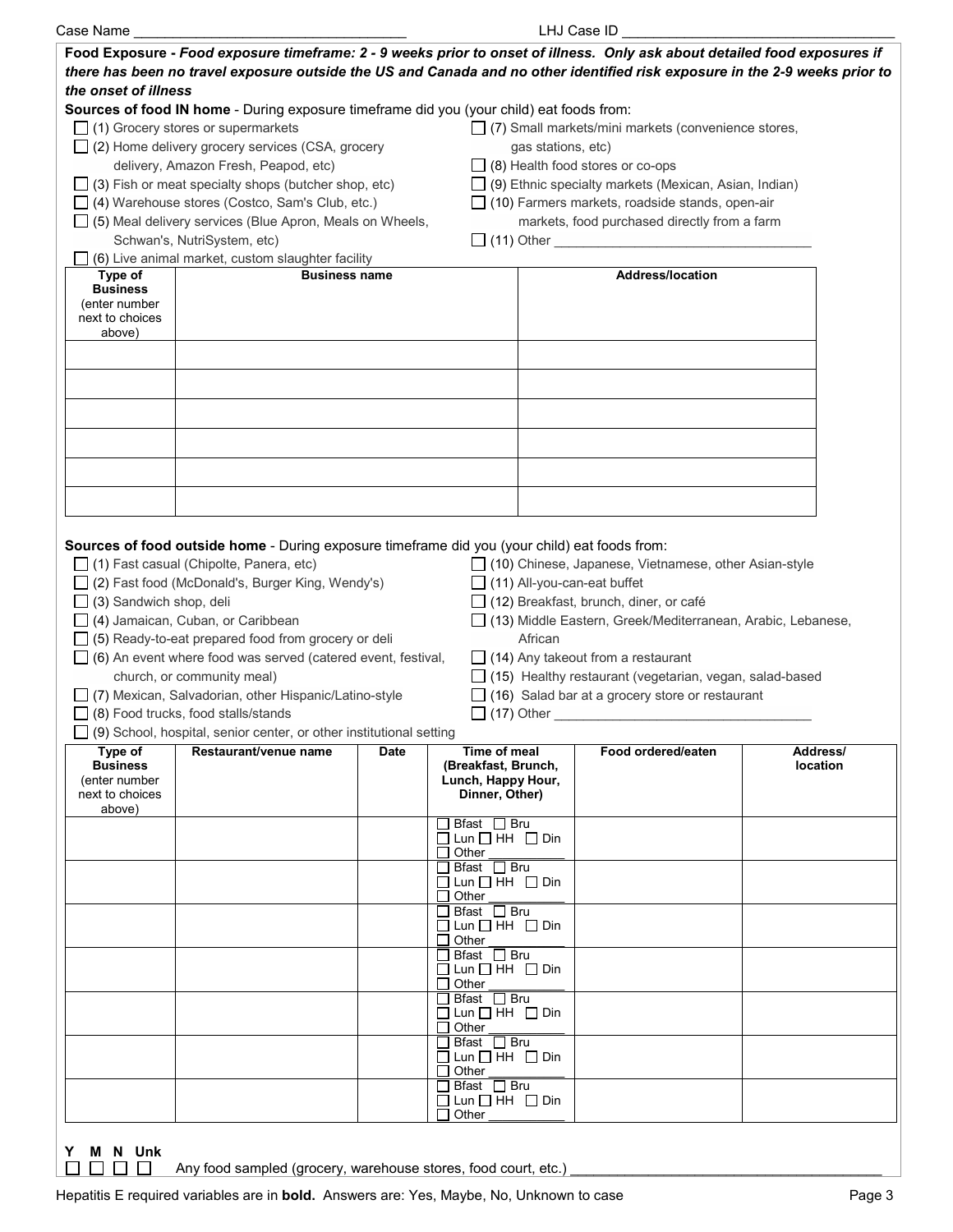| Case Name<br>LHJ Case ID __                                                                                                                                                                                                                                                                                                                                                                                                                                                                                                                                                                                                                                                                                      |
|------------------------------------------------------------------------------------------------------------------------------------------------------------------------------------------------------------------------------------------------------------------------------------------------------------------------------------------------------------------------------------------------------------------------------------------------------------------------------------------------------------------------------------------------------------------------------------------------------------------------------------------------------------------------------------------------------------------|
| <b>Water Exposure</b><br>Y N Unk<br><b>Describe</b>                                                                                                                                                                                                                                                                                                                                                                                                                                                                                                                                                                                                                                                              |
| $\Box$ Source of drinking water known                                                                                                                                                                                                                                                                                                                                                                                                                                                                                                                                                                                                                                                                            |
|                                                                                                                                                                                                                                                                                                                                                                                                                                                                                                                                                                                                                                                                                                                  |
| Shared well experience and the state of the state of the state of the state of the state of the state of the state of the state of the state of the state of the state of the state of the state of the state of the state of<br>Other<br><u> 1990 - Johann Stoff, deutscher Stoff, der Stoff, der Stoff, der Stoff, der Stoff, der Stoff, der Stoff, der S</u>                                                                                                                                                                                                                                                                                                                                                  |
| $\Box$ $\Box$ Untreated/unchlorinated water (e.g., surface, well, lake, stream, spring) $\Box$                                                                                                                                                                                                                                                                                                                                                                                                                                                                                                                                                                                                                   |
| <b>Sexual Exposure</b><br>$\Box$ $\Box$ Any type of sexual contact with others during the exposure period<br>Number of sexual partners during exposure period _______ Female _<br>Male                                                                                                                                                                                                                                                                                                                                                                                                                                                                                                                           |
| <b>Exposure and Transmission Summary</b>                                                                                                                                                                                                                                                                                                                                                                                                                                                                                                                                                                                                                                                                         |
| Likely geographic region of exposure □ In Washington - county ______________ □ Other state _____________<br>□ Not in US - country ______________ □ Unk                                                                                                                                                                                                                                                                                                                                                                                                                                                                                                                                                           |
| International travel related □ During entire exposure period □ During part of exposure period □ No international travel                                                                                                                                                                                                                                                                                                                                                                                                                                                                                                                                                                                          |
| Suspected exposure type □ Foodborne □ Waterborne □ Person to person □ Sexual □ Blood products □ IDU<br>Describe the contract of the contract of the contract of the contract of the contract of the contract of the contract of the contract of the contract of the contract of the contract of the contract of the contract of the c                                                                                                                                                                                                                                                                                                                                                                            |
| Suspected exposure setting $\Box$ Day care/Childcare $\Box$ School (not college) $\Box$ Doctor's office $\Box$ Hospital ward $\Box$ Hospital ER<br>□ Hospital outpatient facility □ Home □ Work □ College □ Military □ Correctional facility □ Place of worship<br>□ Laboratory □ Long term care facility □ Homeless/shelter □ International travel □ Out of state travel □ Transit<br>□ Social event □ Large public gathering □ Restaurant □ Hotel/motel/hostel □ Other<br>Describe <u>contract and contract and contract and contract and contract and contract of the second contract of the second contract of the second contract of the second contract of the second contract of the second contract </u> |
| <b>Exposure Summary</b>                                                                                                                                                                                                                                                                                                                                                                                                                                                                                                                                                                                                                                                                                          |
|                                                                                                                                                                                                                                                                                                                                                                                                                                                                                                                                                                                                                                                                                                                  |
| Suspected transmission type (check all that apply) $\Box$ Foodborne $\Box$ Waterborne $\Box$ Person to person $\Box$ Sexual<br>□ Blood products □ IDU □ Health care associated □ Unk □ Other __________________<br>Describe                                                                                                                                                                                                                                                                                                                                                                                                                                                                                      |
| Suspected transmission setting (check all that apply) $\Box$ Day care/Childcare $\Box$ School (not college) $\Box$ Doctor's office<br>□ Hospital ward □ Hospital ER □ Hospital outpatient facility □ Home □ Work □ College □ Military<br>□ Correctional facility □ Place of worship □ Laboratory □ Long term care facility □ Homeless/shelter                                                                                                                                                                                                                                                                                                                                                                    |
| □ International travel □ Out of state travel □ Transit □ Social event □ Large public gathering □ Restaurant<br>Describe                                                                                                                                                                                                                                                                                                                                                                                                                                                                                                                                                                                          |
| <b>Public Health Issues</b>                                                                                                                                                                                                                                                                                                                                                                                                                                                                                                                                                                                                                                                                                      |
| Y N Unk<br>□ □ Did case donate blood products, organs or tissue (including ova or semen) in the 30 days before symptom onset or<br>$\Box$<br>diagnosis Agency and location                                                                                                                                                                                                                                                                                                                                                                                                                                                                                                                                       |
| Specify type of donation<br>Date $\frac{1}{\sqrt{2}}$<br>□ Non-occupational food handling (e.g., potlucks, receptions) during contagious period<br>$\Box$ Employed as a food handler<br>$\Box$ Employed as a health care worker<br>$\Box$ $\Box$ Employed in childcare or preschool                                                                                                                                                                                                                                                                                                                                                                                                                              |
| If needed, enter detailed information in the Transmission Tracking Questions Package<br><b>Public Health Interventions/Actions</b>                                                                                                                                                                                                                                                                                                                                                                                                                                                                                                                                                                               |
| Y N Unk<br>$\Box$ Notified blood or tissue bank (if recent donation)<br>$\Box$ $\Box$ Letter sent Date $\_\_\_\_\_\_\_\_\_\_\_\_\_\_\_\_\_\_\_\_$<br>Batch date __/__/__                                                                                                                                                                                                                                                                                                                                                                                                                                                                                                                                         |
| <b>TRANSMISSION TRACKING</b>                                                                                                                                                                                                                                                                                                                                                                                                                                                                                                                                                                                                                                                                                     |
| Visited, attended, employed, or volunteered at any public settings while contagious $\Box$ Yes $\Box$ No $\Box$ Unk<br>Settings and details (check all that apply)                                                                                                                                                                                                                                                                                                                                                                                                                                                                                                                                               |
| □ Day care □ School □ Airport □ Hotel/Motel/Hostel □ Transit □ Health care □ Home □ Work □ College<br>$\Box$ Military $\Box$ Correctional facility $\Box$ Place of worship $\Box$ International travel $\Box$ Out of state travel $\Box$ LTCF<br>□ Homeless/shelter □ Social event □ Large public gathering □ Restaurant □ Other                                                                                                                                                                                                                                                                                                                                                                                 |